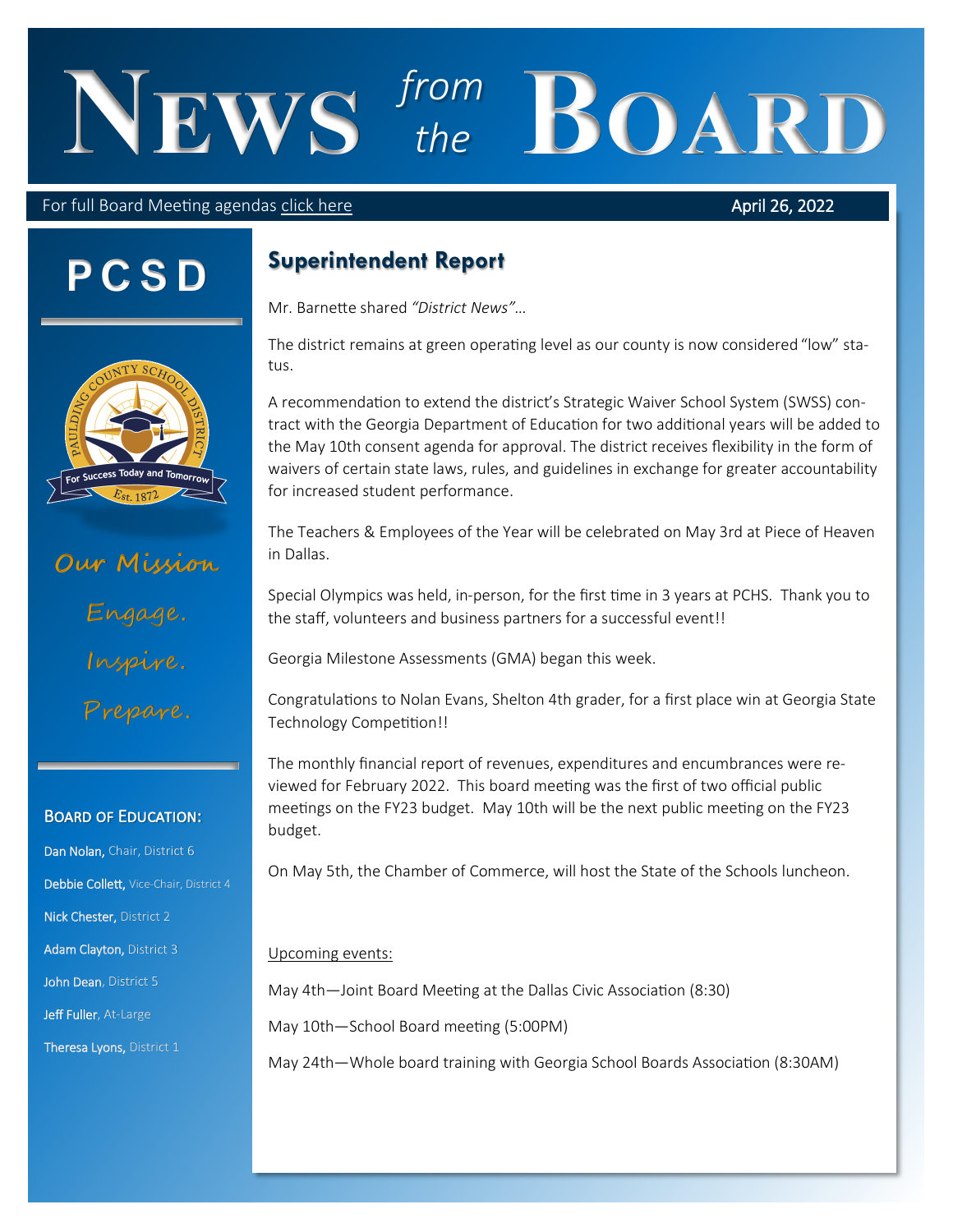#### **Organizational Excellence**

Capital Improvements—Dr. Susan Browning, Associate Superintendent, and Dr. Jason Gregaydis, Chief of Staff, presented an update of upcoming renovations and additions based on the next 5 years of enrollment projections. The presentation also included the next middle school project. [Click here for the full presentation.](https://simbli.eboardsolutions.com/Meetings/Attachment.aspx?S=4125&AID=1387138&MID=101341)

FY23 Budget Presentation—This was the first of two official public meeting for the FY23 budget. The next public meeting will be May 10th. The presentation included the FY23 timeline, expenditures for divisions and departments, update on the Transportation budget and the 1:1 Technology Initiative. Information for the [FY23 Budget](https://www.paulding.k12.ga.us/Page/46083) can be found on the website.

IFB 22-220311 Waste Removal Services—the recommendation for approval will be placed on the May 10th consent agenda to award Invitation for Bid (IFB) 22-220311 Waste Removal Services to Waste Industries of Atlanta, LLC d/b/a GFL Environmental, Douglasville, Georgia. This award will be for the period beginning July 2022 through June 2023 for purchases based on District needs and subject to budget limitations. FY23 proposed expense of \$462,760.

ITB 20-200316 Asphalt Paving, Patching and Resurfacing—the recommendation for approval to renew Invitation to Bid (ITB) 20- 200316 Asphalt Paving, Patching and Resurfacing to The Surface Masters, Inc, Marietta, Georgia. This will be for a term beginning May 13, 2022, through May 12, 2023 for purchases based on District needs and subject to budget limitations.

Asset Disposal— the recommendation, as presented, will be placed on the May 10th consent agenda for approval.

First Reading of Policy IDE(1): Competitive Interscholastic Activities Grades 9-12-to revise Policy IDE(1): Competitive Interscholastic Activities Grades 9-12 to stay in accordance with GHSA requirements. The recommendation will be placed on the May 10th Board Meeting consent agenda.

First Reading of Policy JBC(4): Awarding Units and Transferring Credit—to revise Policy JBC(4): Awarding Units and Transferring Credit to update the policy to stay in compliance with state board rule. The recommendation will be placed on the May 10th Board Meeting consent agenda.

First Reading of Policy JCGA: Physical Examinations-to revise Policy JCGA: Physical Examinations with updated language. The recommendation will be placed on the May 10th Board Meeting consent agenda.

Seven Hills Middle School project— to approve a contract with R.K. Redding Construction, Inc. to purchase and install mobile units at McClure Middle School during the construction of the Seven Hills Middle School project. The recommendation will be placed on the May 10th Board Meeting consent agenda. The mobile units are for adult work space for FY23.

### **Student Success for All**

Impact of COVID on Student Achievement—Tiffany Frachiseur, Chief Academic Officer, presented the Road to Recovery sharing data indicating areas of need, academic supports in place to assist in the areas of math and literacy, MTSS, summer learning opportuni-ties, and outcomes from the 2021 summer learning program. [Click here](https://simbli.eboardsolutions.com/Meetings/Attachment.aspx?S=4125&AID=1386036&MID=101341) for the presentation.

Fundraiser Report—was presented for review.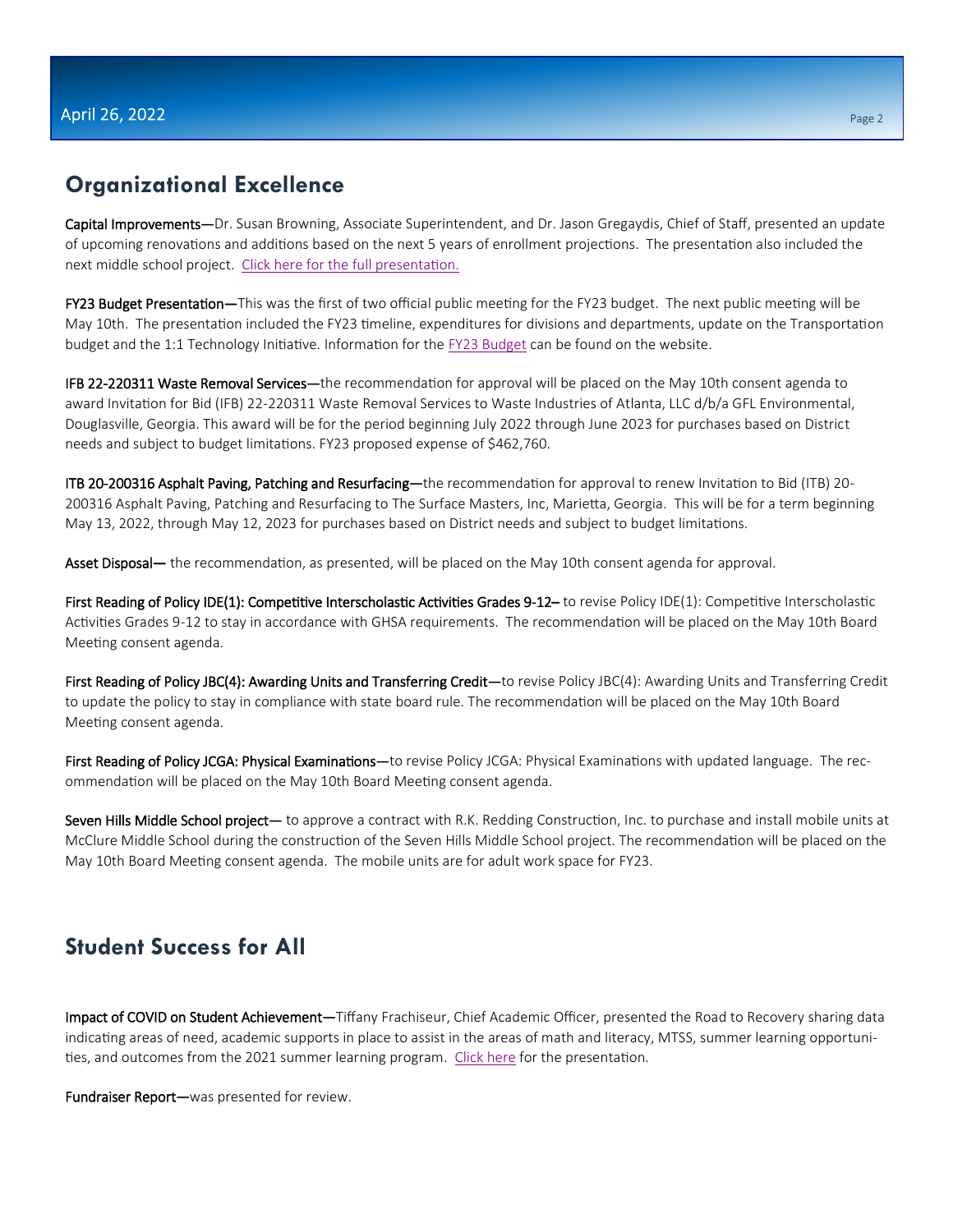## **Communication and Engagement**

Clinic Report March 2022—was presented for review.

### **Business Items**

Field Trip Report for Athletics (Point of Information) - was presented for review.

| School/Group               | <b>Destination</b>                          | Transportation Mode | Purpose                         | Date of Trip      |
|----------------------------|---------------------------------------------|---------------------|---------------------------------|-------------------|
| NPHS/Girl's Varsity Soccer | Lowndes High School/Valdosta,<br>GA         | Parent Provided     | First Round GHSA State Playoffs | April 12-13, 2022 |
| <b>NPHSMen's Tennis</b>    | Camden County High School/<br>Kingsland, GA | <b>PCBOE Bus</b>    | Men's Tennis State Playoffs     | April 18-19, 2022 |

## **Action**

#### Field Trip Report—Approved

| School/Group                  | Destination                                        | <b>Transportation Mode</b> | Purpose                                              | Date of Trip     |
|-------------------------------|----------------------------------------------------|----------------------------|------------------------------------------------------|------------------|
| <b>EPHS/Bass Fishing Team</b> | Tugaloo State Park, Lake Hart-<br>well/Lavonia, GA | Parent Provided            | Georgia Bass Nation State Championship<br>Tournament | June 3-4, 2022   |
| EPHS/Yearbook Staff           | South Forsyth High School/<br>Cumming, GA          | Parent Provided            | Learning and Planning for Yearbook Publi-<br>cation  | July 7-9, 2022   |
| EPHS/Cheerleading             | West Georgia University/<br>Carrollton, GA         | <b>PCBOE Bus</b>           | UCA Competition Cheer Camp                           | June 6-7, 2022   |
| HHS/Boy's Basketball          | Wofford University/Spartanburg,<br><b>SC</b>       | <b>PCBOE Bus</b>           | Basketball Team Camp                                 | June 10-12, 2022 |
| HHS/Girl's Basketball         | Valdosta State University/<br>Valdosta, GA         | <b>PCBOF Bus</b>           | Valdosta State Team Camp                             | June 10-11, 2022 |
| HHS/Girl's Basketball         | Emmanuel Collage/Franklin<br>Springs, GA           | <b>PCBOE Bus</b>           | FCA Team Camp                                        | June 13-15, 2022 |
| HHS/Girl's Basketball         | Jacksonville State University/<br>Jacksonville, AL | <b>PCBOE Bus</b>           | JSU Women's Basketball Team Camp                     | June 22-23, 2022 |
| NPHS/Girl's Track             | Tift County High School/Tifton,<br>GA              | <b>PCBOE Bus</b>           | Sectional Track Meet                                 | May 6-9, 2022    |
| SPHS/JROTC                    | Georgia Military College/<br>Milledgeville, GA     | <b>PCBOE Bus</b>           | JROTC Leadership for Cadets                          | June 6-9, 2022   |
| SPHS/JV & Varsity Cheer       | Great Wolf Lodge/ Lagrange, GA Parent Provided     |                            | Attend NCA Cheerleading cCamp                        | June 16-19, 2022 |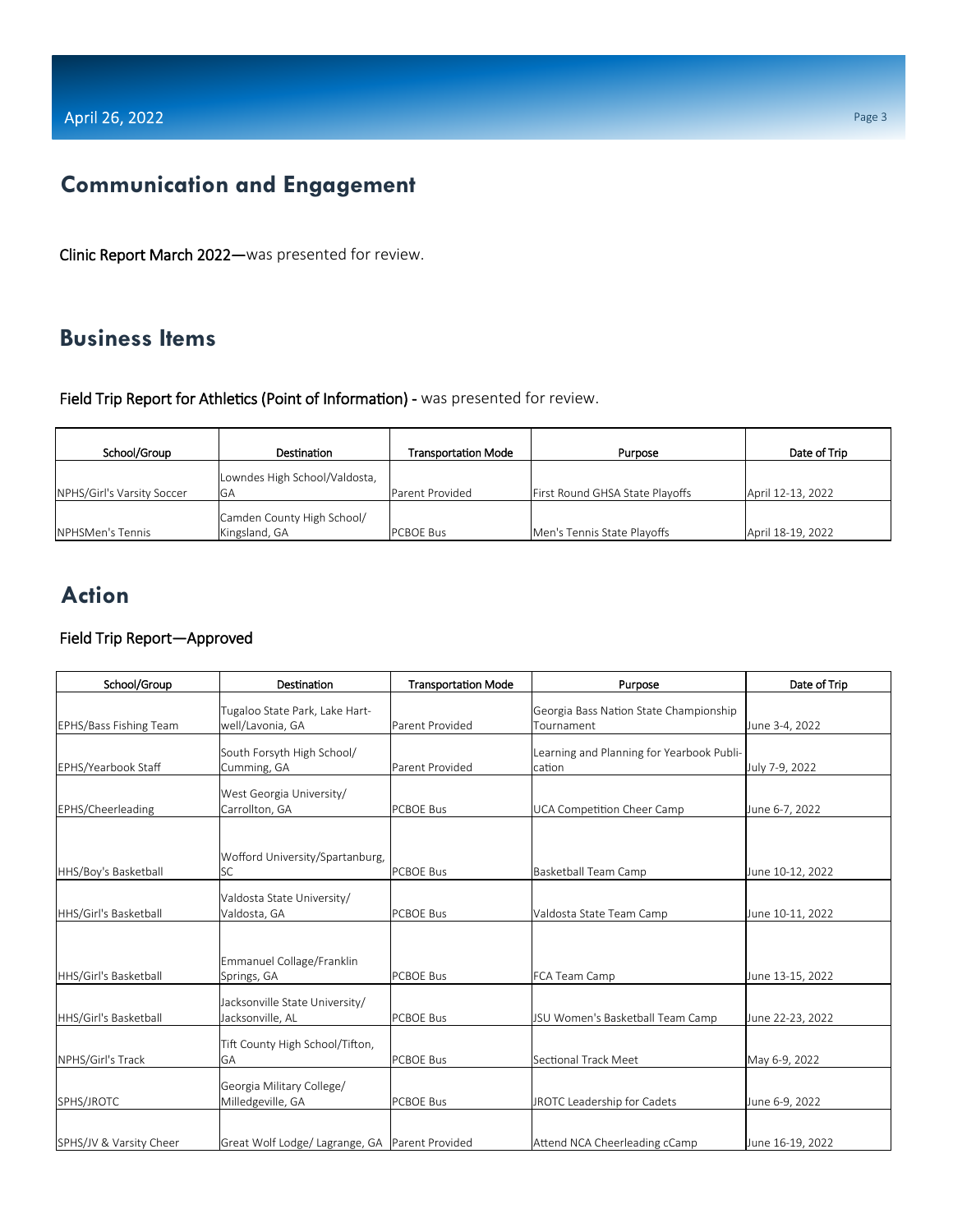## **Personnel**

| School               | <b>Status</b> | Employee         | <b>New Position</b>                 | <b>Old Position</b>  | Effective |
|----------------------|---------------|------------------|-------------------------------------|----------------------|-----------|
|                      |               |                  |                                     |                      | Date      |
| Abney                | New Hire      | Bell, Cory       | Kindergarten Teacher                | <b>NA</b>            | 7/25/2022 |
| Abney                | Resignation   | Courson, Jensen  | <b>NA</b>                           | Kindergarten Teacher | 6/1/2022  |
| Abney                | Resignation   | Geisen, Megan    | <b>NA</b>                           | 4th Grade Teacher    | 6/1/2022  |
| Abney                | New Hire      | Hagle, Christina | 5th Grade Teacher                   | <b>NA</b>            | 7/25/2022 |
| Abney                | Transfer      | Terry, Ariane    | 4th Grade Teacher                   | 7th Grade Teacher    | 7/25/2022 |
| Allgood              | Supply        | Davis, Robin     | Music Teacher                       | <b>NA</b>            | 4/12/2022 |
| Allgood              | Rehire        | Kudwa, Michelle  | Evaluation & Assessment Coordinator | <b>NA</b>            | 7/11/2022 |
| Allgood              | Rescind       | Scales, Jameria  | <b>NA</b>                           | 4th Grade Teacher    | 7/25/2022 |
| Baggett              | Resignation   | Bailey, Stacy    | <b>NA</b>                           | 4th Grade Teacher    | 6/1/2022  |
| Baggett              | New Hire      | Beasley, Amy     | <b>IRR Teacher Local</b>            | <b>NA</b>            | 7/25/2022 |
| Baggett              | Resignation   | Black, Kenda     | <b>NA</b>                           | Clerk (190)          | 6/1/2022  |
| Baggett              | Resignation   | Keeter, Jaymi    | <b>NA</b>                           | MIMO Para Local      | 5/31/2022 |
| Baggett              | New Hire      | Nora, Jackie     | Clerk (190)                         | <b>NA</b>            | 7/25/2022 |
| Baggett              | New Hire      | Stanley, Tianna  | 2nd Grade Teacher                   | <b>NA</b>            | 7/25/2022 |
| <b>Burnt Hickory</b> | Transfer      | Davis, Kristi    | Principal                           | Principal            | 7/1/2022  |
| Dallas               | New Hire      | Hannah, David    | 3rd Grade Teacher                   | <b>NA</b>            | 7/25/2022 |
| Dallas               | Transfer      | Holmes, Julie    | Title I ILT                         | 3rd Grade Teacher    | 7/25/2022 |
| Dugan                | New Hire      | Barnhill, Ashli  | Kindergarten Para                   | <b>NA</b>            | 7/28/2022 |
| Dugan                | New Hire      | Camp, Lea        | 2nd Grade Teacher                   | <b>NA</b>            | 7/25/2022 |
| Dugan                | New Hire      | Daffron, Candace | IRR Teacher Local                   | <b>NA</b>            | 7/25/2022 |
| Dugan                | New Hire      | Tolman, Madison  | Kindergarten Teacher                | <b>NA</b>            | 7/25/2022 |
| Hiram                | Retirement    | Gibson, Denise   | <b>NA</b>                           | Dedicated Para Local | 5/31/2022 |
| Hiram                | New Hire      | Hutchins, Erica  | Kindergarten Para                   | <b>NA</b>            | 7/28/2022 |
| Hutchens             | Resignation   | Cardon, Kristina | <b>NA</b>                           | MOID IDEA Teacher    | 4/15/2022 |
| Hutchens             | Transfer      | Pulkinen, Dana   | SID PID Teacher Local               | MOID Para Local      | 7/25/2022 |
| Hutchens             | Retirement    | Redfern, Linda   | <b>NA</b>                           | Kindergarten Teacher | 5/31/2022 |
| Hutchens             | New Hire      | Smith, Shanyce   | MOID IDEA Teacher                   | <b>NA</b>            | 7/25/2022 |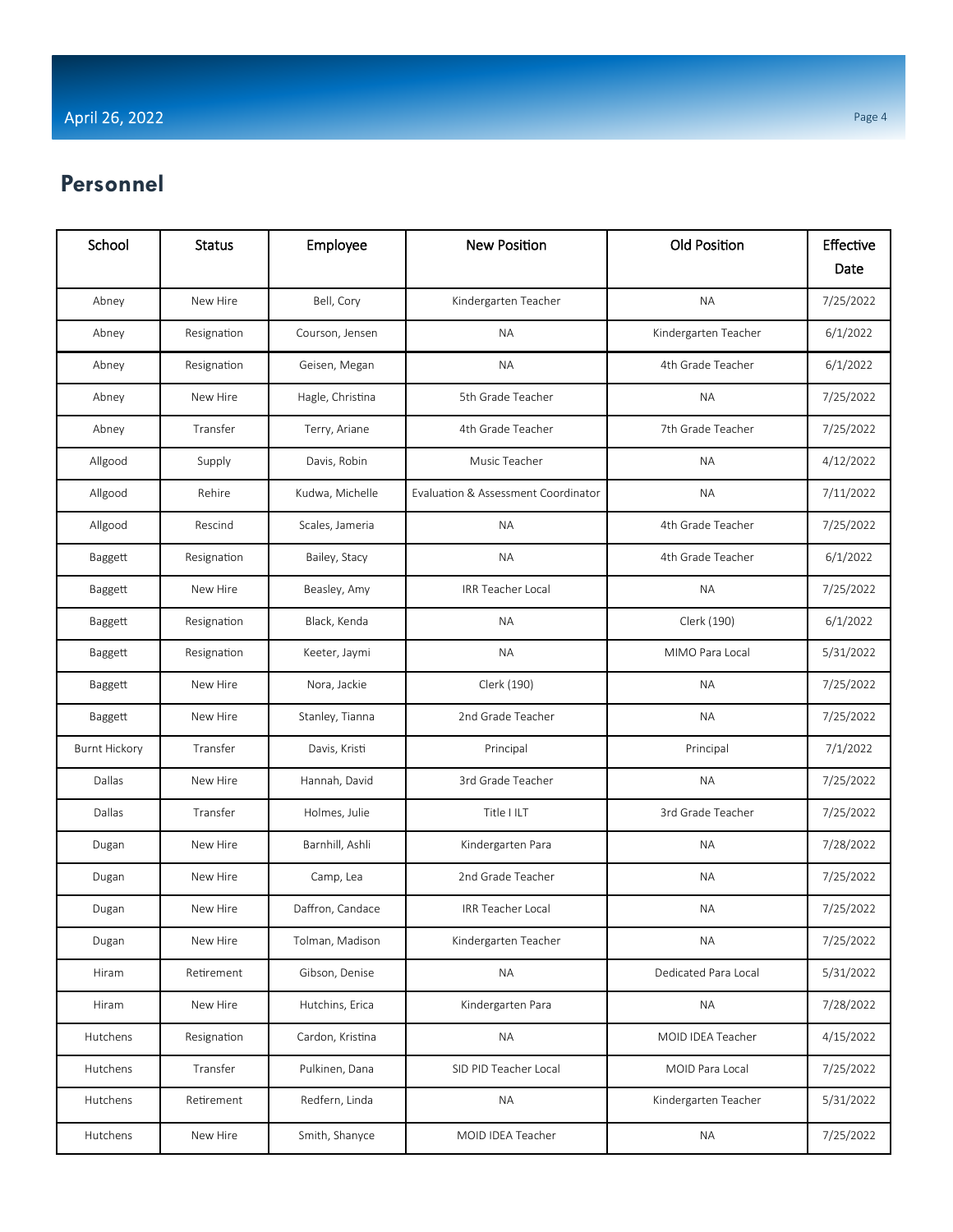## **Personnel (cont.)**

| School      | <b>Status</b> | Employee          | <b>New Position</b>      | <b>Old Position</b>     | Effective |
|-------------|---------------|-------------------|--------------------------|-------------------------|-----------|
|             |               |                   |                          |                         | Date      |
| McGarity    | New Hire      | Andruzzi, Toni    | Title I Teacher          | <b>NA</b>               | 7/25/2022 |
| McGarity    | New Hire      | Woody, Valarie    | 3rd Grade Teacher        | <b>NA</b>               | 7/25/2022 |
| Nebo        | Rehire        | Felix, Darnelle   | IRR Teacher Local        | <b>NA</b>               | 7/25/2022 |
| Nebo        | Rehire        | Sersaw, Brian     | <b>IRR Teacher Local</b> | <b>NA</b>               | 7/25/2022 |
| New Georgia | Rehire        | Rogers, Janice    | Title I Teacher (17 hr)  | <b>NA</b>               | 7/25/2022 |
| Panter      | New Hire      | Mixon, Kaylyn     | IRR Para Local           | <b>NA</b>               | 7/28/2022 |
| Panter      | Transfer      | Scott, Rachel     | Kindergarten Teacher     | Title I Teacher (17 hr) | 7/25/2022 |
| Poole       | New Hire      | Anderson, Alisha  | Kindergarten Para        | <b>NA</b>               | 7/28/2022 |
| Roberts     | New Hire      | Ross, Sydney      | 1st Grade Teacher        | <b>NA</b>               | 7/25/2022 |
| Russom      | Transfer      | Evett, Felicia    | Paraprofessional CE      | Kindergarten Teacher    | 7/28/2022 |
| Russom      | New Hire      | Hall, Katie       | Kindergarten Teacher     | <b>NA</b>               | 7/25/2022 |
| Russom      | New Hire      | Hutcheson, Gracie | PreK Teacher ARP         | <b>NA</b>               | 7/25/2022 |
| Russom      | New Hire      | Rowe, William     | Kindergarten Para        | <b>NA</b>               | 7/28/2022 |
| Russom      | New Hire      | Swank, Kimberly   | Kindergarten Para        | <b>NA</b>               | 7/28/2022 |
| Russom      | New Hire      | Tapia, Jaimee     | Kindergarten Para        | <b>NA</b>               | 7/28/2022 |
| Russom      | New Hire      | Thompson, Jaime   | PreK Para 6B 50          | <b>NA</b>               | 7/28/2022 |
| Russom      | Supply        | Young, Lauren     | Kindergarten Teacher     | <b>NA</b>               | 2/15/2022 |
| Russom      | New Hire      | Young, Lauren     | 3rd Grade Teacher        | <b>NA</b>               | 7/25/2022 |
| Shelton     | New Hire      | Hutchinson, Robin | 4th Grade Teacher        | <b>NA</b>               | 7/25/2022 |
| Shelton     | New Hire      | Ptak, Shelby      | 3rd Grade Teacher        | <b>NA</b>               | 7/25/2022 |
| Shelton     | New Hire      | Reily, Kennedy    | 3rd Grade Teacher        | <b>NA</b>               | 7/25/2022 |
| Shelton     | New Hire      | Ricks, Maureen    | Kindergarten Teacher     | <b>NA</b>               | 7/25/2022 |
| Shelton     | New Hire      | Sweeney, Jodie    | 2nd Grade Teacher        | <b>NA</b>               | 7/25/2022 |
| Austin      | New Hire      | Fisher, Sandra    | <b>IRR Teacher Local</b> | <b>NA</b>               | 7/25/2022 |
| Austin      | New Hire      | Lords, Lauren     | 7th Grade Teacher        | <b>NA</b>               | 7/25/2022 |
| Austin      | Resignation   | Maye, Kaylan      | <b>NA</b>                | 6th Grade Teacher       | 6/1/2022  |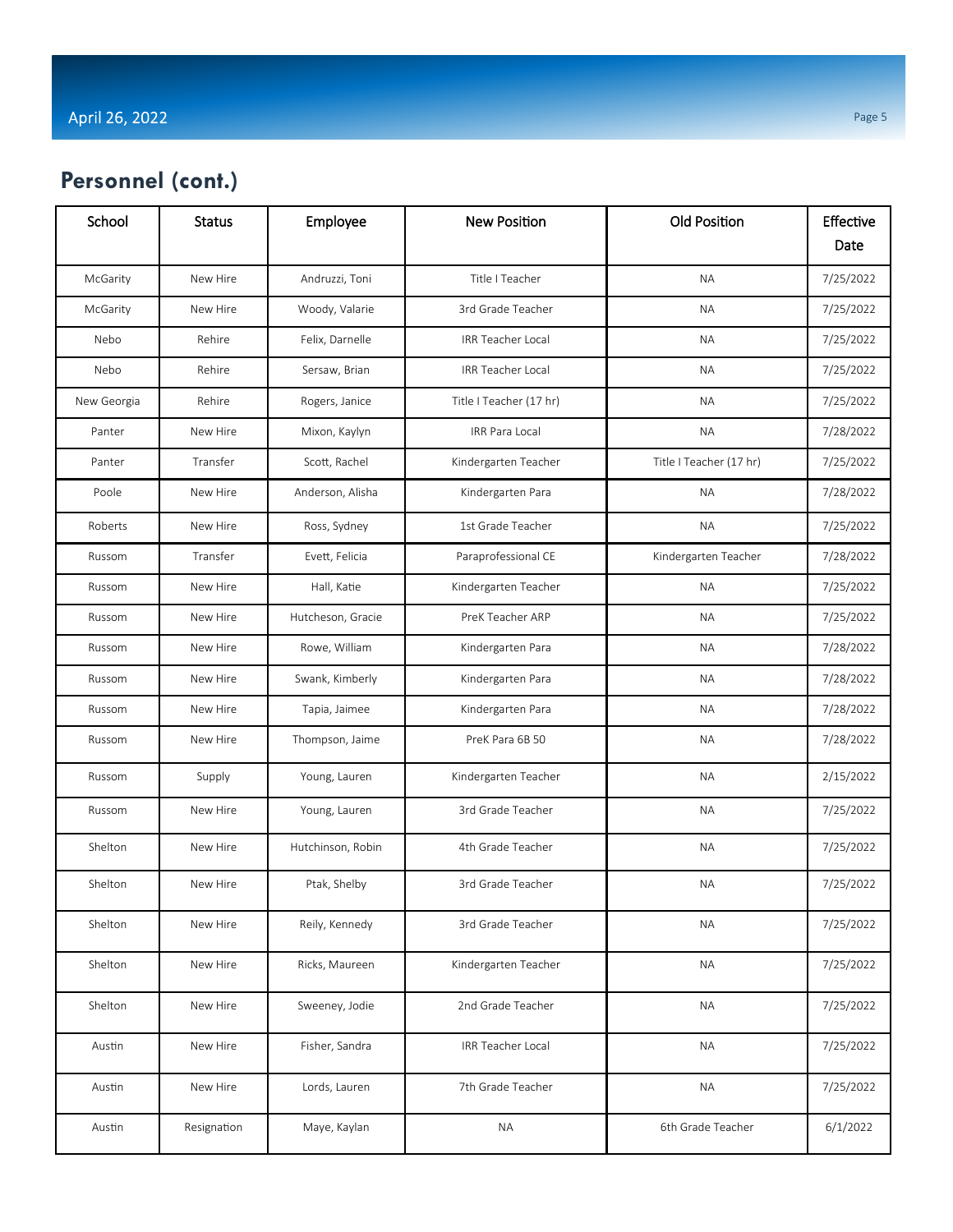#### Page 6

## **Personnel (cont.)**

| School      | <b>Status</b> | Employee             | <b>New Position</b>      | <b>Old Position</b>          | Effective<br>Date |
|-------------|---------------|----------------------|--------------------------|------------------------------|-------------------|
| Austin      | Rehire        | Peeples, Stella      | Spanish Teacher          | <b>NA</b>                    | 7/25/2022         |
| Austin      | Rehire        | Pope, Selena         | IRR Teacher Local        | <b>NA</b>                    | 7/25/2022         |
| Austin      | Transfer      | Sailors, Larry       | Principal                | Assistant Principal (210)    | 7/1/2022          |
| Dobbins     | Resignation   | Davis, LeRonnice     | <b>NA</b>                | <b>IRR Teacher Local</b>     | 6/1/2022          |
| Dobbins     | New Hire      | Kelly, Ashley        | Media Clerk              | <b>NA</b>                    | 7/25/2022         |
| Dobbins     | Resignation   | Wood, Kimberly       | <b>NA</b>                | ESSER Middle School Teacher  | 6/1/2022          |
| <b>EPMS</b> | Rehire        | Howard, Katie        | 7th Grade Teacher        | <b>NA</b>                    | 7/25/2022         |
| <b>HJMS</b> | New Hire      | Reeves, Lorraine     | IRR Teacher Local        | <b>NA</b>                    | 7/25/2022         |
| <b>HJMS</b> | Rehire        | Reyes, Grisel        | 8th Grade Teacher        | <b>NA</b>                    | 7/25/2022         |
| <b>HJMS</b> | Transfer      | Silas, Kimberly      | Principal                | Assistant Principal (210)    | 7/1/2022          |
| McClure     | Resignation   | Crawford, Amy        | <b>NA</b>                | <b>School Nurse</b>          | 5/31/2022         |
| McClure     | Resignation   | Kutsche, Jessica     | <b>NA</b>                | 6th Grade Teacher            | 6/1/2022          |
| McClure     | New Hire      | Schultz, Haley       | 7th Grade Teacher        | <b>NA</b>                    | 7/25/2022         |
| Moses       | New Hire      | Apt, Haley           | <b>IRR Teacher Local</b> | <b>NA</b>                    | 7/25/2022         |
| Moses       | Resignation   | Dyer, Zachary        | ΝA                       | PE Teacher                   | 6/1/2022          |
| Moses       | New Hire      | Eddleman, Emma       | Music Teacher            | <b>NA</b>                    | 7/25/2022         |
| Moses       | Resignation   | Howell, Kristen      | <b>NA</b>                | Music Teacher                | 6/1/2022          |
| Moses       | Resignation   | Masters, Taylor      | <b>NA</b>                | 6th Grade Teacher            | 6/1/2022          |
| Moses       | New Hire      | Shelton, Samantha    | 8th Grade Teacher        | <b>NA</b>                    | 7/25/2022         |
| Moses       | Supply        | Chauvin, Katie       | 7th Grade Teacher        | <b>NA</b>                    | 4/13/2022         |
| Moses       | New Hire      | Walker, Meredith     | 7th Grade Teacher        | ΝA                           | 7/25/2022         |
| Ritch       | Rehire        | McCorvery, Lawrence  | <b>IRR Teacher Local</b> | <b>NA</b>                    | 7/25/2022         |
| Scoggins    | Transfer      | Skelton, Marshal     | Principal                | Assistant Principal (Annual) | 7/1/2022          |
| SPMS        | New Hire      | Cameron, Monica      | 8th Grade Teacher        | <b>NA</b>                    | 7/25/2022         |
| SPMS        | Transfer      | Loudermilk, Margaret | 8th Grade Teacher        | <b>IRR Para Local</b>        | 7/25/2022         |
| SPMS        | New Hire      | Kilgore, Timothy     | 8th Grade Teacher        | <b>NA</b>                    | 7/25/2022         |
| SPMS        | New Hire      | Wilson, Kathleen     | <b>IRR Teacher Local</b> | <b>NA</b>                    | 7/25/2022         |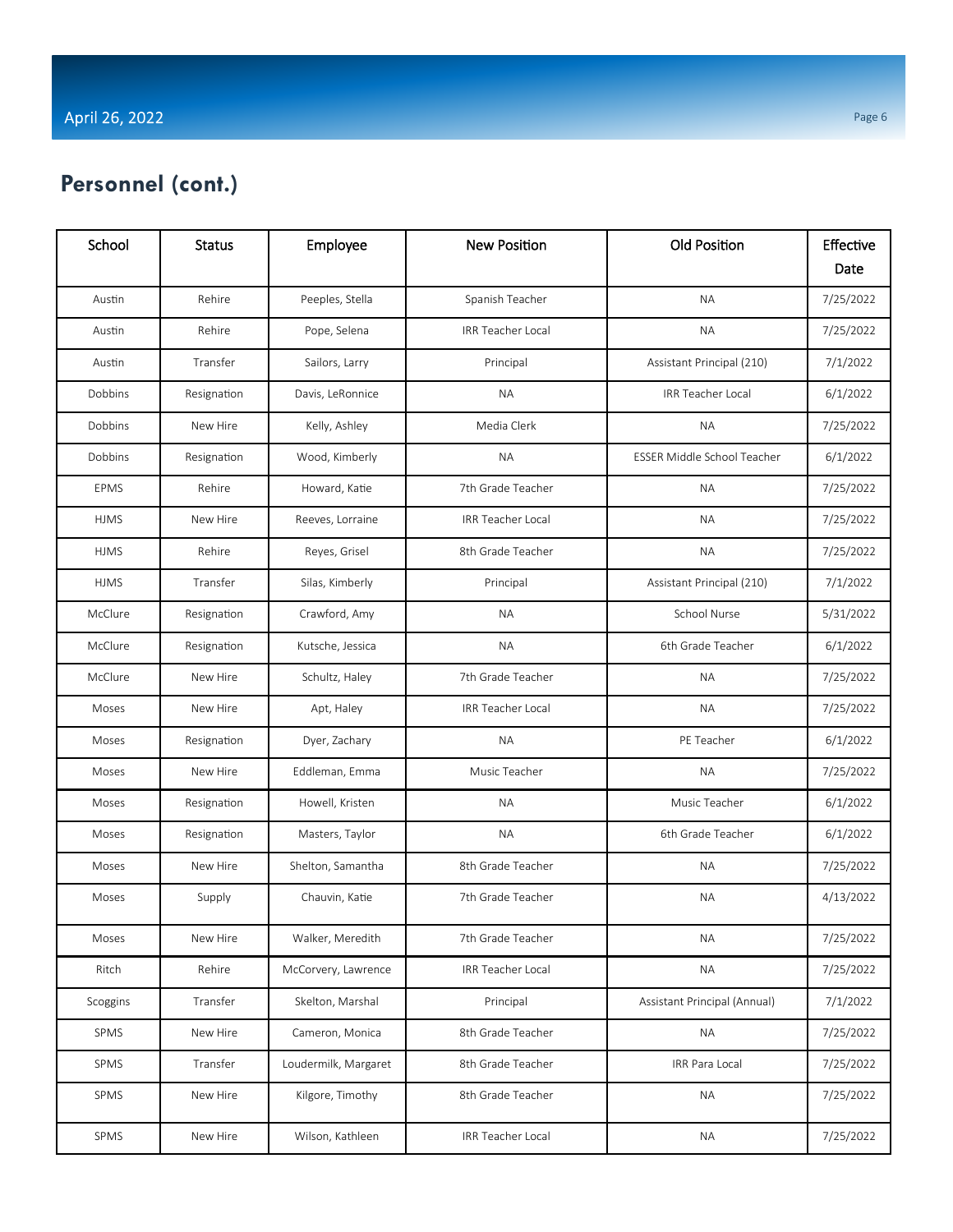| School      | <b>Status</b> | Employee                  | <b>New Position</b>               | <b>Old Position</b>               | Effective<br>Date |
|-------------|---------------|---------------------------|-----------------------------------|-----------------------------------|-------------------|
| <b>EPHS</b> | New Hire      | Dixon, Deana              | LEAP Para Local                   | <b>NA</b>                         | 7/28/2022         |
| <b>EPHS</b> | Resignation   | Fleming, Nikolas          | <b>NA</b>                         | ESSER Teacher 9 -12               | 6/1/2022          |
| <b>EPHS</b> | Retirement    | Hughes, Melanie           | <b>NA</b>                         | <b>IRR Teacher Local</b>          | 5/31/2022         |
| <b>EPHS</b> | Resignation   | Moncus, Mariann           | <b>NA</b>                         | PE Teacher                        | 6/1/2022          |
| <b>EPHS</b> | New Hire      | Nesbitt, Jaaran           | PE Teacher                        | <b>NA</b>                         | 7/25/2022         |
| <b>EPHS</b> | Resignation   | Shackelford, William      | <b>NA</b>                         | PE Teacher                        | 6/1/2022          |
| <b>EPHS</b> | New Hire      | Wheeler, Sara             | <b>IRR Teacher Local</b>          | <b>NA</b>                         | 7/25/2022         |
| <b>HHS</b>  | Transfer      | Hodge, Darius             | Principal                         | Assistant Principal (210)         | 7/1/2022          |
| <b>HHS</b>  | Transfer      | Rojas, Ana                | Secretary (205)                   | Clerk (190)                       | 7/11/2022         |
| <b>HHS</b>  | New Hire      | Padgett, Darryl           | ESSER 9-12 Teacher                | <b>NA</b>                         | 7/25/2022         |
| <b>NPHS</b> | New Hire      | Edwards, James            | Teacher 9-12                      | <b>NA</b>                         | 7/25/2022         |
| <b>NPHS</b> | New Hire      | Erwin, Rafe               | <b>Business Education Teacher</b> | <b>NA</b>                         | 7/25/2022         |
| <b>NPHS</b> | Rehire        | Hines, Mark               | Teacher 9-12                      | <b>NA</b>                         | 7/25/2022         |
| <b>NPHS</b> | New Hire      | Jordan, Delvin            | Teacher 9-12                      | <b>NA</b>                         | 7/25/2022         |
| <b>NPHS</b> | Resignation   | Harper, Kimberly          | <b>NA</b>                         | Dedicated Para 6B                 | 5/31/2022         |
| <b>NPHS</b> | Resignation   | Lumpkin, Christopher      | ΝA                                | <b>Business Education Teacher</b> | 6/1/2022          |
| <b>NPHS</b> | Rehire        | Sprague, Kenneth          | Teacher 9-12                      | <b>NA</b>                         | 7/25/2022         |
| <b>PCHS</b> | New Hire      | Bailey, Thomas            | Teacher 9-12                      | <b>NA</b>                         | 7/25/2022         |
| <b>PCHS</b> | New Hire      | Ragsdale, Robert          | Teacher 9-12                      | <b>NA</b>                         | 7/25/2022         |
| <b>PCHS</b> | New Hire      | Scott, Justin             | Teacher 9-12                      | ΝA                                | 7/25/2022         |
| PCHS        | New Hire      | Voiles, Nick              | IRR Teacher Local                 | <b>NA</b>                         | 7/25/2022         |
| SPHS        | Rehire        | Dockery, Latrecia         | ESSER 9-12 Teacher                | <b>NA</b>                         | 7/25/2022         |
| SPHS        | Rehire        | Felix-Jeantillorme, Sheri | IRR Teacher Local                 | <b>NA</b>                         | 7/25/2022         |
| SPHS        | Resignation   | Neal, Cody                | <b>NA</b>                         | PE Teacher                        | 6/1/2022          |
| Central     | Transfer      | Cavin, Chanda             | SNP Itinerant Manager             | SNP Asst (7.0)                    | 4/27/2022         |
| Central     | New Hire      | Humphries, Ashley         | Hearing Impaired Teacher          | <b>NA</b>                         | 7/25/2022         |
| Central     | New Hire      | Flanigan, Jana            | Vendor Compliance Accountant      | <b>NA</b>                         | 4/25/2022         |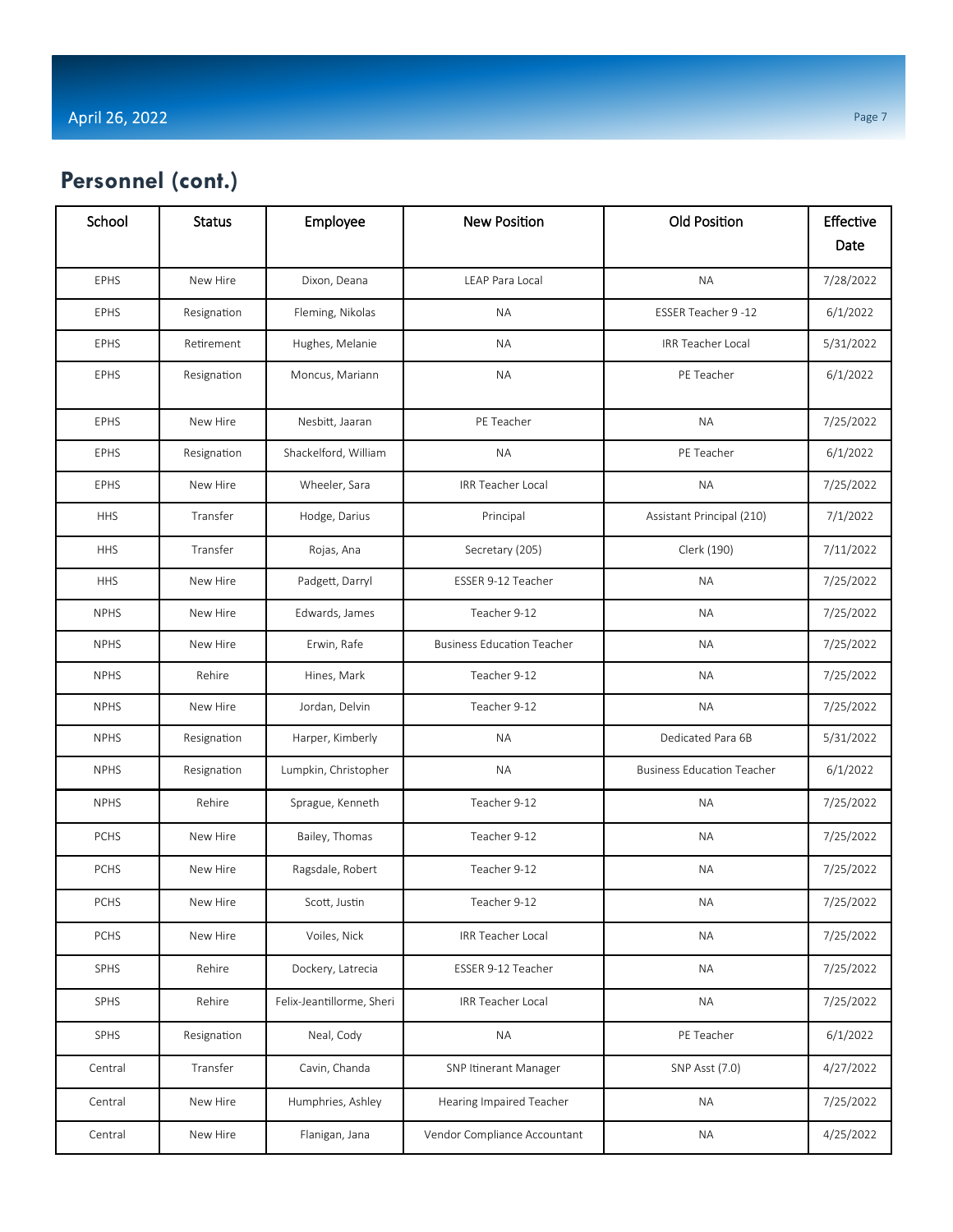#### Page 8

## **Personnel (cont.)**

| School         | <b>Status</b> | Employee                | <b>New Position</b>                       | Old Position                                   | Effective |
|----------------|---------------|-------------------------|-------------------------------------------|------------------------------------------------|-----------|
|                |               |                         |                                           |                                                | Date      |
| Central        | Rehire        | Hall, Lisa              | <b>SLP</b>                                | <b>NA</b>                                      | 7/25/2022 |
| Central        | Transfer      | Keith, Irina            | Curriculum Coordinator (Gifted &          | <b>Fyaluation &amp; Assessment Coordinator</b> | 7/1/2022  |
| Central        | New Hire      | Mondzelewski, Christine | <b>SLP</b>                                | <b>NA</b>                                      | 7/25/2022 |
| Central        | New Hire      | Morgan, Kristen         | <b>SLP</b>                                | <b>NA</b>                                      | 7/25/2022 |
| Central        | Resignation   | Nommay, Cathy           | <b>NA</b>                                 | School Nurse                                   | 5/31/2022 |
| Central        | Transfer      | Rush, Meghan            | Curriculum Coordinator (Social Studies)   | Evaluation & Assessment Coordinator            | 6/1/2022  |
| Central        | Transfer      | Sellars, Tracy          | Curriculum Coordinator (Science & Health) | Assistant Principal (210)                      | 6/1/2022  |
| Central        | Transfer      | Skelton, Michael        | Attendance Officer                        | Parking Lot Guard                              | 7/19/2022 |
| Central        | Transfer      | Sims, Cynthia           | Nurse Supervisor                          | Lead School Nurse                              | 7/15/2022 |
| Central        | New Hire      | Wiley, Courtney         | Psychologist (200)                        | <b>NA</b>                                      | 7/25/2022 |
| Central        | Transfer      | Williams, Denitra       | HR Secretary II                           | Human Resources Clerk                          | 4/27/2022 |
| Central        | Rehire        | Zito, Joanna            | <b>SLP</b>                                | NA.                                            | 7/25/2022 |
| Transportation | Resignation   | Austin, Brandi          | <b>NA</b>                                 | Driver                                         | 4/14/2022 |
| Transportation | Resignation   | Fox, Nicole             | <b>NA</b>                                 | Driver                                         | 4/20/2022 |
| Transportation | Resignation   | Haygood, Heather        | <b>NA</b>                                 | Driver                                         | 4/11/2022 |
| Transportation | Resignation   | Sanchez, Stephanie      | <b>NA</b>                                 | Driver                                         | 4/15/2022 |
| Transportation | Resignation   | Watkins, Alexandria     | <b>NA</b>                                 | Driver                                         | 4/12/2022 |
| <b>HJMS</b>    | Resignation   | Dreisback, Linn         | <b>NA</b>                                 | Art Teacher                                    | 5/30/2022 |

# **Personnel Transfers**

| School  | <b>Status</b> | Employee           | New Position             | Old Position             | Effective<br>Date |
|---------|---------------|--------------------|--------------------------|--------------------------|-------------------|
| Abney   | Transfer      | Owens, Samantha    | 4th Grade Teacher        | 1st Grade Teacher        | 7/25/2022         |
| Allgood | Transfer      | Summerville, Megan | Kindergarten Teacher     | 4th Grade Teacher        | 7/25/2022         |
| Allgood | Transfer      | Thomas. Tessa      | <b>FSFP Lead Teacher</b> | <b>FSEP Lead Teacher</b> | 7/25/2022         |
| Baggett | Transfer      | Bigler, Catherine  | 3rd Grade Teacher        | Title I Teacher          | 7/25/2022         |
| Baggett | Transfer      | Black, Kenda       | Clerk (190)              | Clerk (190)              | 4/18/2022         |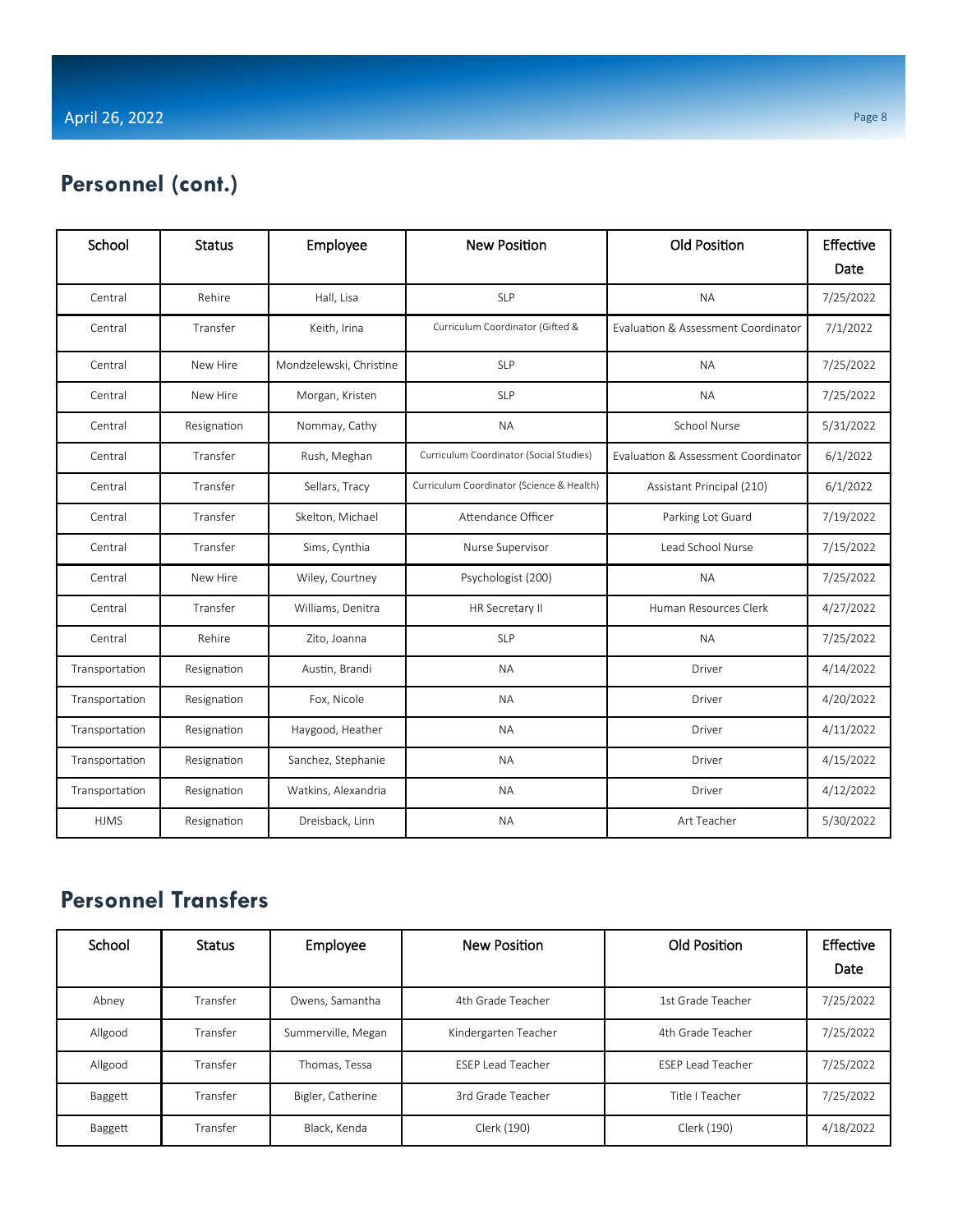| School               | <b>Status</b> | Employee            | <b>New Position</b>         | <b>Old Position</b>      | Effective |
|----------------------|---------------|---------------------|-----------------------------|--------------------------|-----------|
|                      |               |                     |                             |                          | Date      |
| Baggett              | Transfer      | Knott, Beth         | 4th Grade Teacher           | <b>ESSER ECE Teacher</b> | 7/25/2022 |
| Baggett              | Transfer      | Sexton, Dylan       | MIMO Para Local             | <b>IRR Para Local</b>    | 7/28/2022 |
| <b>Burnt Hickory</b> | Transfer      | Harrison, Ashley    | 1st Grade Teacher           | 4th Grade Teacher        | 7/28/2022 |
| Panter               | Transfer      | Stewart, Cindy      | Title I Para                | IRR Para Local           | 7/28/2022 |
| Roberts              | Transfer      | Head, Robyn         | SPED MID Teacher Local      | MIMO ESSER Teacher       | 7/25/2022 |
| Russom               | Transfer      | Cruse, Sarah        | Kindergarten Para           | PreK Para 6B 50          | 7/28/2022 |
| Russom               | Transfer      | Kenely, Erin        | 4th Grade Teacher           | <b>ESSER ECE Teacher</b> | 7/25/2022 |
| Shelton              | Transfer      | Cantrell, Kristi    | 1st Grade Teacher           | 4th Grade Teacher        | 7/25/2022 |
| Shelton              | Transfer      | Galloway, Mary      | 4th Grade Teacher           | 3rd Grade Teacher        | 7/25/2022 |
| Shelton              | Transfer      | Hickey, Jamie       | 4th Grade Teacher           | 3rd Grade Teacher        | 7/25/2022 |
| Shelton              | Transfer      | Powers, Kayla       | Kindergarten Teacher        | 2nd Grade Teacher        | 7/25/2022 |
| Shelton              | Transfer      | Vila, Brittany      | Kindergarten Para           | MID Para Local           | 7/28/2022 |
| Union                | Transfer      | Kirkham, Jessica    | Gifted Teacher              | 4th Grade Teacher        | 7/25/2022 |
| Union                | Transfer      | Matiak, Sherry      | School Nurse                | School Nurse             | 7/27/2022 |
| Austin               | Transfer      | Lawrence, Jesse     | PE Teacher                  | PE Teacher               | 7/25/2022 |
| Austin               | Transfer      | Peeples, Stella     | Spanish Teacher             | 8th Grade Teacher        | 7/25/2022 |
| Austin               | Transfer      | Williams, Joshua    | 8th Grade Teacher           | 7th Grade Teacher        | 7/25/2022 |
| Dobbins              | Transfer      | Dos Santos, Heather | ESSER Middle School Teacher | 4th Grade Teacher        | 7/25/2022 |
| Dobbins              | Transfer      | Roark, Vanessa      | Dedicated Para Local        | MIMO Para Local          | 7/28/2022 |
| <b>HJMS</b>          | Transfer      | Sigler, Shannon     | 8th Grade Teacher           | 8th Grade Teacher        | 7/25/2022 |
| Scoggins             | Transfer      | Bregante, Bonnie    | MIMO Para 6B                | IRR Para Local           | 7/28/2022 |
| Scoggins             | Transfer      | Robinson, Susan     | 8th Grade Teacher           | 7th Grade Teacher        | 7/25/2022 |
| Scoggins             | Transfer      | Whorton, Shannon    | IRR Para Local              | MIMO Para 6B             | 7/28/2022 |
| SPMS                 | Transfer      | Phillips, Claudia   | 8th Grade Teacher           | IRR Teacher Local        | 7/25/2022 |
| SPMS                 | Transfer      | Sanchez, Karen      | School Nurse                | School Nurse             | 7/27/2022 |
| <b>EPHS</b>          | Transfer      | Howell, Sara        | School Nurse RN             | School Nurse RN          | 7/27/2022 |
| EPHS                 | Transfer      | Spence, Charles     | PE Teacher                  | PE Teacher               | 7/25/2022 |